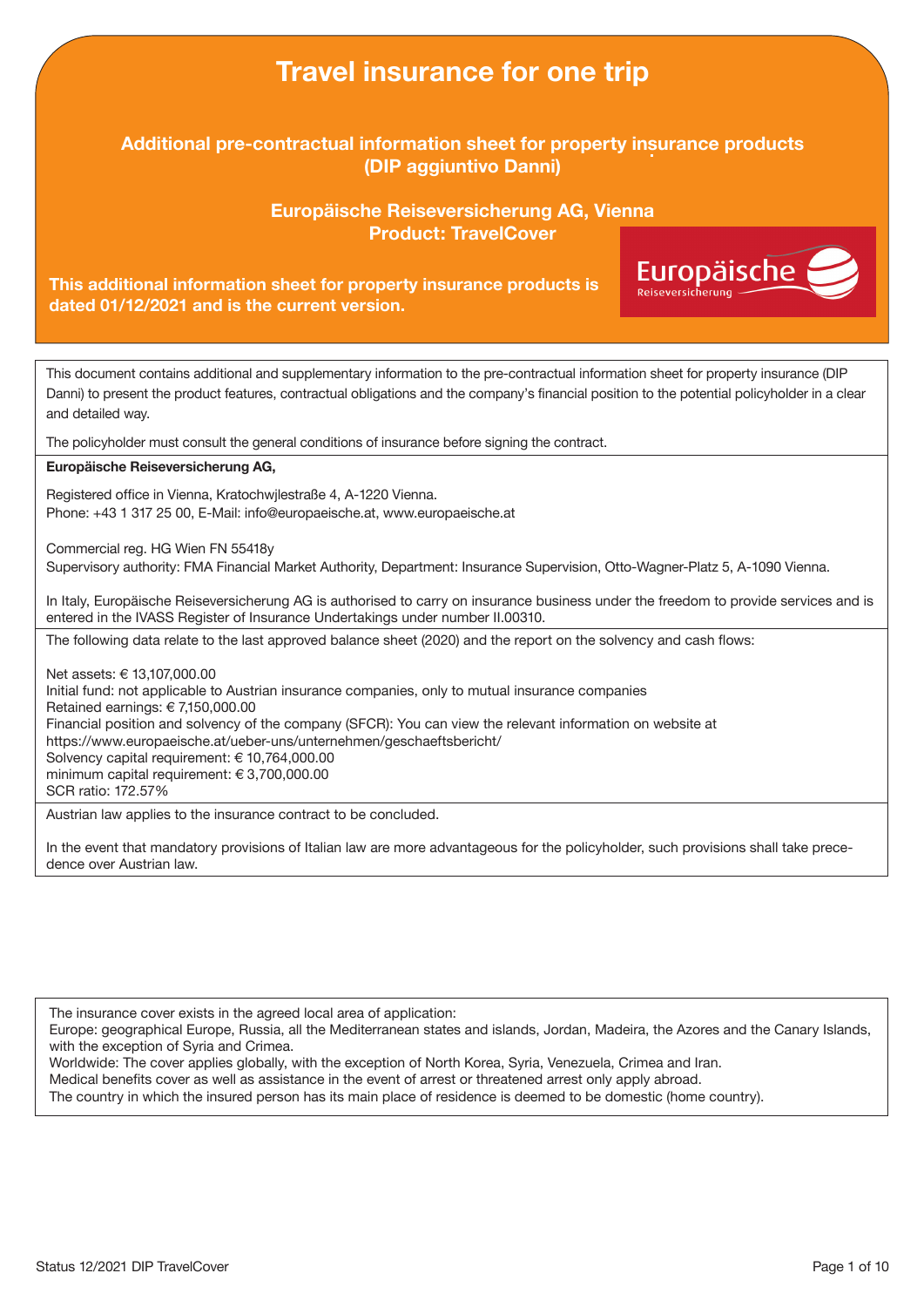

### What is insured?

|                  | The subject of the insurance is a booked trip. The following provisions relating to trips also apply in the                                                                                                                                                                                                                                                                                                                                                                                                                  |
|------------------|------------------------------------------------------------------------------------------------------------------------------------------------------------------------------------------------------------------------------------------------------------------------------------------------------------------------------------------------------------------------------------------------------------------------------------------------------------------------------------------------------------------------------|
|                  | same way to travel services.                                                                                                                                                                                                                                                                                                                                                                                                                                                                                                 |
|                  | An insured event occurs if the insured person has to curtail the trip for one of the following reasons:                                                                                                                                                                                                                                                                                                                                                                                                                      |
|                  | Medical reasons<br>death of the insured person;                                                                                                                                                                                                                                                                                                                                                                                                                                                                              |
|                  | unexpected serious illness, serious bodily injury caused by an accident, unexpected acute onset of<br>an existing illness or consequence of an accident, fracture or loosening of implanted joints, fracture<br>or technical defect of prostheses or adverse reaction of the insured person to a vaccination, if the<br>inability to travel for the trip is the result of one of these reasons;<br>organ transplant of the insured person as donor or recipient;                                                             |
|                  | unexpected allocation or rescheduling of an operation appointment or an inpatient stay at a clinic<br>$\bullet$                                                                                                                                                                                                                                                                                                                                                                                                              |
|                  | for rehabilitation;<br>premature birth or unexpected, severe pregnancy complications up to and including the 35th week                                                                                                                                                                                                                                                                                                                                                                                                       |
|                  | of pregnancy.<br>The start of pregnancy is only insured if the insurance was taken out within 3 days of booking the                                                                                                                                                                                                                                                                                                                                                                                                          |
|                  | trip at the latest.<br>unexpected sports incapacity of the insured person due to illness or accident, if participation in<br>$\bullet$                                                                                                                                                                                                                                                                                                                                                                                       |
|                  | booked sports services, which was the primary reason for the trip, is not possible as a result.<br>Reasons related to work and education                                                                                                                                                                                                                                                                                                                                                                                     |
|                  | loss of employment through no fault of the insured person as a result of termination of employment<br>by the employer;                                                                                                                                                                                                                                                                                                                                                                                                       |
|                  | short-time work of the insured person as a result of non-seasonal economic difficulties of the com-<br>pany at which the insured person is employed if, as a result, the regular gross salary is reduced by<br>at least 35% for a period of at least three consecutive months;                                                                                                                                                                                                                                               |
|                  | unexpected serious illness, serious bodily injury caused by an accident, unexpected acute onset of<br>an existing illness or consequence of an accident, fracture or loosening of implanted joints or death<br>(including suicide) of the employee or colleague at the same company who acts in place of the<br>insured person for the duration of the trip, as a result of which the presence of the insured person                                                                                                         |
|                  | is necessary;<br>termination of employment by the employee or colleague at the same company who acts in place<br>of the insured person for the duration of the trip, as a result of which the presence of the insured                                                                                                                                                                                                                                                                                                        |
| Trip curtailment | person is necessary;<br>conscription of the insured person into basic military or civilian service or for a military exercise,<br>provided that the competent authority does not accept the travel booking as a reason for postpo-                                                                                                                                                                                                                                                                                           |
|                  | ning the conscription or as a reason for not participating in the military exercise;<br>failure of the insured person to pass the school-leaving examination or a similar final examination<br>$\bullet$<br>following a school course of at least 3 years' duration immediately prior to the travel date of the trip                                                                                                                                                                                                         |
|                  | that was booked before the examination;<br>failure of the insured person to pass a final class following a school course of at least 3 years<br>$\bullet$                                                                                                                                                                                                                                                                                                                                                                    |
|                  | immediately before the date of the insured trip;                                                                                                                                                                                                                                                                                                                                                                                                                                                                             |
|                  | failure of the insured person to progress to the next school level, in the case of a class trip;<br>$\bullet$                                                                                                                                                                                                                                                                                                                                                                                                                |
|                  | necessary repetition of a failed examination at a school/university by the insured person, provided<br>that the repeat examination takes place unexpectedly during the trip period or within 14 days of the<br>scheduled end of the trip and the trip was booked before the date of the failed examination.                                                                                                                                                                                                                  |
|                  | Family reasons                                                                                                                                                                                                                                                                                                                                                                                                                                                                                                               |
|                  | unexpected serious illness, serious bodily injury caused by an accident, unexpected acute onset<br>of an existing illness or consequence of an accident, fracture or loosening of implanted joints or<br>death (including suicide) of family members or other close friends or relatives, as a result of which<br>the presence of the insured person is required. The close friends or relatives must be named to the<br>insurer in writing when the insurance is taken out; two close friends or relatives may be named per |
|                  | insured person;                                                                                                                                                                                                                                                                                                                                                                                                                                                                                                              |
|                  | unexpected serious illness, serious bodily injury caused by an accident, unexpected acute onset of<br>$\bullet$<br>an existing illness or consequence of an accident, fracture or loosening of implanted joints or death<br>(including suicide) of the person who, instead of the insured person, has been entrusted for the                                                                                                                                                                                                 |
|                  | duration of the trip with the care of family members who are not travelling with the insured person<br>and who are minors or in need of care, if the result of which is that care is not possible, as a result<br>of which the presence of the insured person is necessary;                                                                                                                                                                                                                                                  |
|                  | filing of the petition for divorce or dissolution (in the case of separation by mutual consent, the cor-<br>$\bullet$<br>responding petition) at the competent court or abandonment of the joint place of residence before                                                                                                                                                                                                                                                                                                   |
|                  | the insured joint trip of the spouses or partners affected;                                                                                                                                                                                                                                                                                                                                                                                                                                                                  |
|                  | dissolution of cohabitation (that has lasted for at least six months) before the insured joint trip of<br>$\bullet$                                                                                                                                                                                                                                                                                                                                                                                                          |
|                  | the cohabiting partners affected (affidavit of the cohabiting partners affected is required);<br>cancellation of the wedding or registration of civil partnership that was the reason for the future<br>$\bullet$                                                                                                                                                                                                                                                                                                            |
|                  | spouses or civil partners travelling together;<br>cancellation of the wedding or registration of civil partnership that was the reason for the insured<br>$\bullet$                                                                                                                                                                                                                                                                                                                                                          |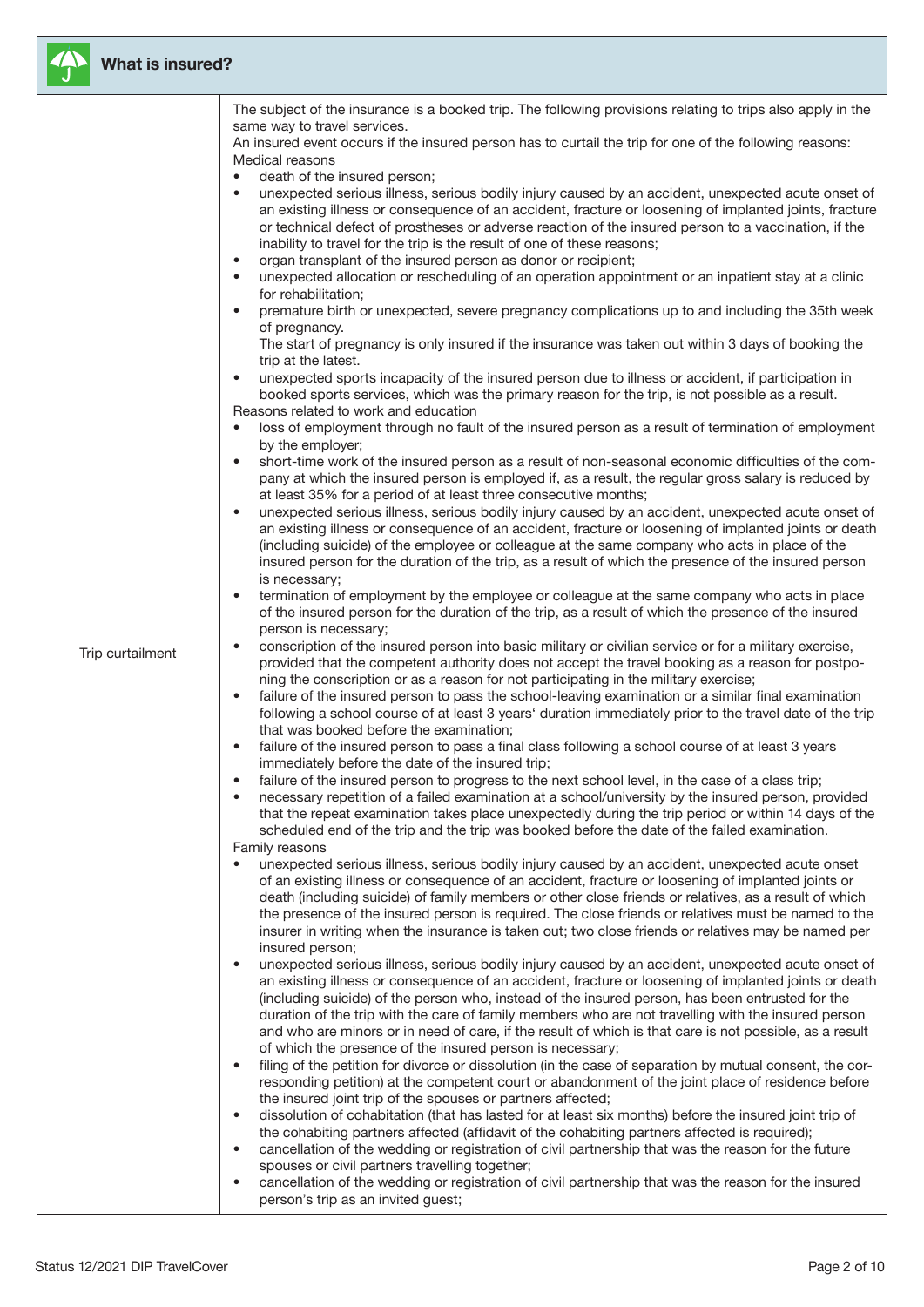| Trip curtailment | adoption of a minor by the insured person;<br>٠<br>abduction of a family member of the insured person or family member of the insured person goes<br>$\bullet$<br>missing.<br>Crime and property damage<br>significant material damage to the property of the insured person at one of his or her places of<br>residence as a result of an Act of God (flood, storm, etc.), fire, burst water pipe or criminal act com-<br>mitted by a third party, as a result of which the presence of the insured person is necessary;<br>criminal offence involving the threat or use of violence against the insured person;<br>٠<br>theft of travel tickets, passport (with sufficient remaining validity for the booked trip) or driving<br>$\bullet$<br>licence (for trips where insured person is driver) of the insured person if these are required for the<br>trip and it is no longer possible to obtain a replacement in time;<br>damage (not breakdown) or theft of the private vehicle for the trip, caused by third parties or by an<br>$\bullet$<br>accident, immediately before or during the trip, if as a result the trip cannot be made as planned<br>(repair not possible in time and replacement vehicle not available);<br>traffic accident involving the private vehicle on the direct route to the railway station/airport/port, if<br>$\bullet$<br>the booked regular departure/take-off for the insured trip is missed as a result.<br>Other reasons<br>unexpected serious illness or serious accidental bodily injury of a dog, cat or horse whose per-<br>٠<br>manent owner is the insured person, as a result of which the presence of the insured person is<br>necessary to care for the pet;<br>necessary neighbourly assistance by the insured person in the event of a natural disaster (flood,<br>٠<br>landslide, mudslide, avalanche, earthquake, snow pressure, hurricane and landslide);<br>necessary disaster relief by the insured person as a member of the fire brigade or rescue service;<br>٠<br>receipt of an unexpected court summons by the insured person, provided that the competent court<br>$\bullet$<br>does not accept the travel booking as a reason to postpone the summons;<br>unforeseeable refusal, through no fault of the insured person, of the visa required for the trip.<br>٠<br>The insurance covers the event for the insured persons affected, their accompanying family members<br>who have insurance of equal value and additionally per event up to a maximum of six further fellow<br>travellers who have insurance of equal value.<br>Anyone who is also insured with Europäische Reiseversicherung AG, Vienna, for such an insured event<br>shall be deemed to have equivalent insurance cover.<br>Family member means a spouse (or registered partner or cohabiting partner), children (stepchildren,<br>children-in-law, grandchildren, foster children, adopted children), parents (step parents, parents-in-law,<br>grandparents, foster parents, adoptive parents), siblings, stepbrothers and sisters-in-law of the insured<br>person; for a registered partner or cohabiting partner living in the same household, this also includes<br>their children, parents and siblings.<br>The insurer reimburses up to the agreed sum insured<br>for trip curtailment<br>- the additional travel costs incurred as a result of the early return trip. These are the costs in-<br>curred as a result of it not being possible or being only partially possible to use booked return<br>tickets or other travel tickets. For reimbursement of the return travel costs, the type and class<br>of the means of transport shall be based on the quality that was booked. If the additional travel<br>costs are reimbursed, the unused original return tickets shall only be reimbursed minus the<br>additional travel costs. |
|------------------|------------------------------------------------------------------------------------------------------------------------------------------------------------------------------------------------------------------------------------------------------------------------------------------------------------------------------------------------------------------------------------------------------------------------------------------------------------------------------------------------------------------------------------------------------------------------------------------------------------------------------------------------------------------------------------------------------------------------------------------------------------------------------------------------------------------------------------------------------------------------------------------------------------------------------------------------------------------------------------------------------------------------------------------------------------------------------------------------------------------------------------------------------------------------------------------------------------------------------------------------------------------------------------------------------------------------------------------------------------------------------------------------------------------------------------------------------------------------------------------------------------------------------------------------------------------------------------------------------------------------------------------------------------------------------------------------------------------------------------------------------------------------------------------------------------------------------------------------------------------------------------------------------------------------------------------------------------------------------------------------------------------------------------------------------------------------------------------------------------------------------------------------------------------------------------------------------------------------------------------------------------------------------------------------------------------------------------------------------------------------------------------------------------------------------------------------------------------------------------------------------------------------------------------------------------------------------------------------------------------------------------------------------------------------------------------------------------------------------------------------------------------------------------------------------------------------------------------------------------------------------------------------------------------------------------------------------------------------------------------------------------------------------------------------------------------------------------------------------------------------------------------------------------------------------------------------------------------------------------------------------------------------------------------------------------------------------------------------------------------------------------------------------------------------------------------------------------------------------------------------------------------------------------------------------------------------------------------------------------------------------------------------------------------------------------------------------------------------------------------------------------------------------------------------------------------------------------------------------------------------------------|
| Trip delay       | Missed transport means and transfer cover<br>An insured event occurs if the trip to the railway station/airport/port is delayed for one of the following<br>reasons for which evidence has been provided and as a result the booked, regular departure/the<br>booked regular take-off is missed through no fault of the insured person:<br>accident or traffic accident of the insured person on the direct route to the railway station/airport/<br>٠<br>port;<br>technical breakdown of the private vehicle used on the direct route to the railway station/airport/<br>$\bullet$<br>port;<br>delay of a public means of transport (including flight delay) of at least two hours (this is based on<br>$\bullet$<br>the delayed arrival at the destination).<br>Delayed arrival on the return trip at the arrival railway station/airport<br>An insured event occurs if, on the return trip, the booked arrival at the railway station/airport where<br>the trip is to end according to the booking is delayed for which evidence is provided and, as a result,<br>the return trip from the railway station/airport to the place of residence in accordance with the original<br>schedule is not possible or not reasonable without an overnight stay.                                                                                                                                                                                                                                                                                                                                                                                                                                                                                                                                                                                                                                                                                                                                                                                                                                                                                                                                                                                                                                                                                                                                                                                                                                                                                                                                                                                                                                                                                                                                                                                                                                                                                                                                                                                                                                                                                                                                                                                                                                                                                                                                                                                                                                                                                                                                                                                                                                                                                                                                                                                                                           |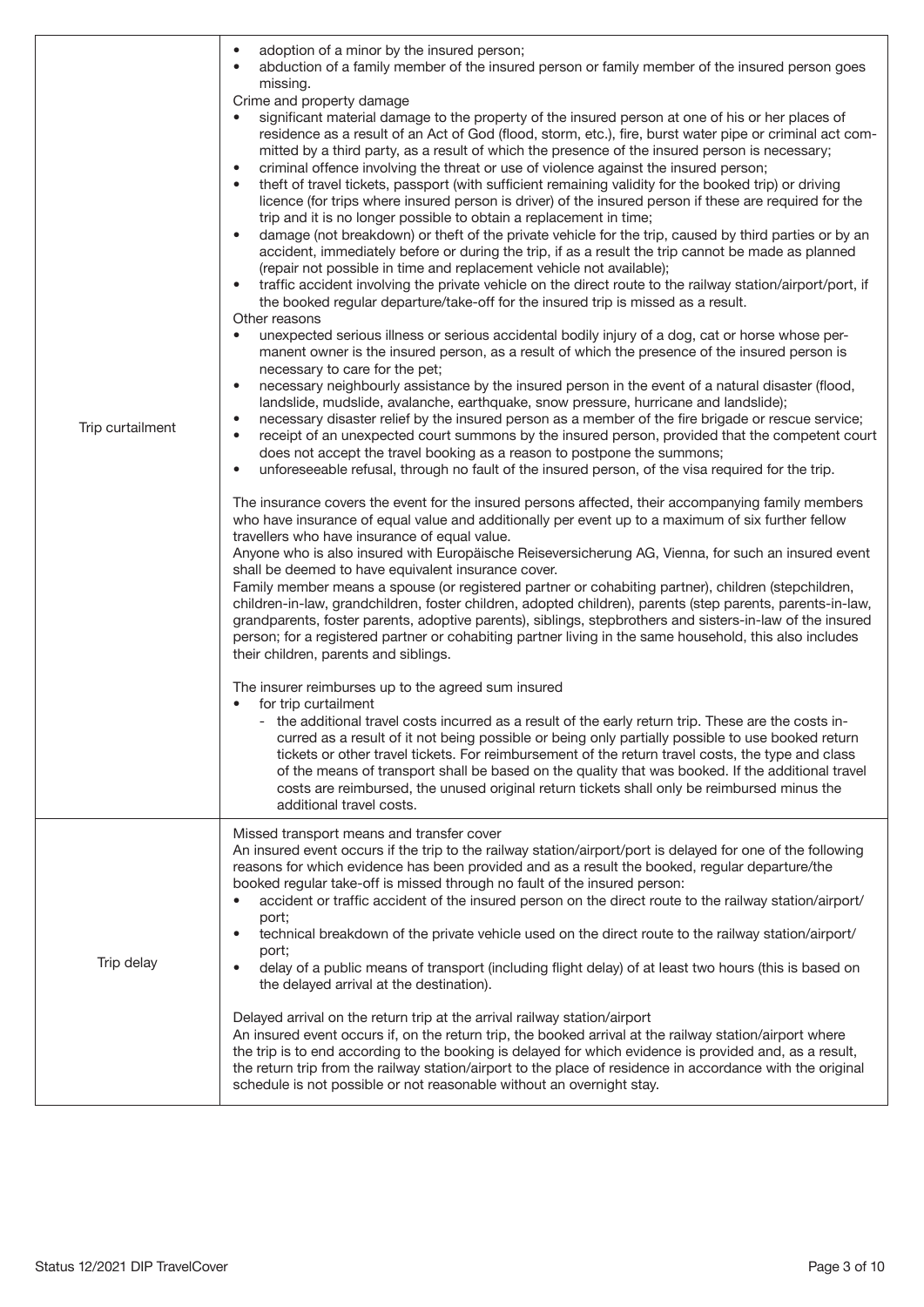| Trip delay              | The insurer shall reimburse<br>in the event of missed transport means: the necessary additional costs for which evidence is provi-<br>ded for a necessary overnight stay, board and onward travel in connection with a single insurance<br>policy up to $\in$ 1,000.00 and in the case of a family insurance policy in the amount of up to<br>€ 2,000.00;<br>in the event of delayed arrival on the return trip at the arrival railway station/airport: the necessa-<br>ry taxi travel costs or instead the necessary additional costs for which evidence is provided for a<br>necessary overnight stay and board in connection with a single insurance policy up to €350.00 and<br>in the case of a family insurance policy in the amount of up to $\epsilon$ 700.00.                                                                                                                                                                                                                                                                                                                                                                                                                                                                                                                                                                                                                                                                                                                                                                                                                                                                                                                                                                                                                                                                                                                                                                                                                                                                                                                                                                                                                                                                                                                                                                                                                                                                                                                                                                                                                                                                                                                                                                                                                                                                                                              |
|-------------------------|-------------------------------------------------------------------------------------------------------------------------------------------------------------------------------------------------------------------------------------------------------------------------------------------------------------------------------------------------------------------------------------------------------------------------------------------------------------------------------------------------------------------------------------------------------------------------------------------------------------------------------------------------------------------------------------------------------------------------------------------------------------------------------------------------------------------------------------------------------------------------------------------------------------------------------------------------------------------------------------------------------------------------------------------------------------------------------------------------------------------------------------------------------------------------------------------------------------------------------------------------------------------------------------------------------------------------------------------------------------------------------------------------------------------------------------------------------------------------------------------------------------------------------------------------------------------------------------------------------------------------------------------------------------------------------------------------------------------------------------------------------------------------------------------------------------------------------------------------------------------------------------------------------------------------------------------------------------------------------------------------------------------------------------------------------------------------------------------------------------------------------------------------------------------------------------------------------------------------------------------------------------------------------------------------------------------------------------------------------------------------------------------------------------------------------------------------------------------------------------------------------------------------------------------------------------------------------------------------------------------------------------------------------------------------------------------------------------------------------------------------------------------------------------------------------------------------------------------------------------------------------------|
| Travel luggage          | The insurance covers the damage to or loss of the insured items as a result of:<br>third-party interference such as theft or damage to property;<br>$\bullet$<br>act of God or fire;<br>$\bullet$<br>a traffic accident (excluding own fault);<br>in the custody of a transport company, an accommodation provider, a cloakroom with attendant or<br>$\bullet$<br>a luggage storage service.<br>All items taken with you or purchased for personal private use while travelling are insured.<br>The insurer reimburses the replacement value in connection with a single insurance policy in the<br>amount of up to $\in$ 3,500.00 and in case of a family insurance policy in the amount of up to $\in$ 7,000.00.<br>In the event of delayed baggage retrieval at the travel destination, the necessary expenses for replace-<br>ment items for personal use required as a result are reimbursed:<br>for luggage delayed for up to 72 hours in the case of a single insurance policy in the amount of up<br>to $\in$ 350.00 and in the case of a family insurance policy in the amount of up to $\in$ 700.00;<br>for luggage delayed for over 72 hours in the case of a single insurance policy in the amount of up to<br>€ 750.00 and in the case of a family insurance policy in the amount of up to $∈ 1,500.00$ .<br>If documents required for the trip (e.g. passport, identity card, visa, driving licence and registration<br>certificate) are lost during the trip as a result of an insured event, the insurer shall assist in obtaining<br>replacements and shall pay the official fees that are incurred in the case of a single insurance policy in<br>the amount of up to $\in$ 350.00 and in the case of a family insurance policy in the amount of up to<br>€700.00.<br>For travel tickets issued in the name of the insured person, the insurer shall bear the costs of issuing a<br>replacement ticket.<br>Assistance and cash advance in the event of theft of funds<br>An insured event occurs if the insured person is in financial distress during the trip because his or<br>$\bullet$<br>her travel funds have been lost as the result of an insured event.<br>The insurer shall establish contact between the insured person and his or her main bank, assist in<br>the transfer of an amount provided by the main bank and bear the costs of the money transfer.<br>If it is not possible to contact the insured person's main bank within 24 hours, the insurer shall<br>provide a cash advance up to the agreed sum insured and shall bear the costs of the money trans-<br>fer. The cash advance shall only be granted against acknowledgement of receipt.<br>The insured person undertakes to repay the cash advance to the insurer within two weeks of retur-<br>٠<br>ning from the trip, but at the latest within two months of receipt of payment. |
| <b>Medical services</b> | An unexpected acute illness, the occurrence of an accidental bodily injury or the occurrence of the<br>death of the insured person during a trip abroad is an insured event.<br>The insurer shall reimburse the necessary costs for which evidence is provided for the following:<br>transport to hospital and transport for a medically necessary transfer up to 100%;<br>$\bullet$<br>outpatient medical treatment including prescribed medication and painrelieving dental treatment<br>$\bullet$<br>(including single dental fillings) up to 100%;<br>inpatient treatment in a hospital including prescribed medication up to $\in$ 1,000,000.00.<br>$\bullet$<br>If the return trip is not possible as a result of being unfit to travel, the insurer shall reimburse the<br>costs of medical treatment up to the day that the insured person is fit for travel;<br>transport home to the country of residence from which the trip was started, if necessary with ac-<br>$\bullet$<br>companying doctor and with medically adequate means of transport, depending on the condition<br>of the insured person, if transport home:<br>is medically necessary (including ambulance jet); or<br>- is not medically necessary but medically justifiable and is desired by the insured person after at<br>least three days of hospitalisation (excluding ambulance jet) up to 100%;<br>the onward travel to rejoin the travel group for the insured person and an insured fellow traveller if<br>they are temporarily unable to follow the booked round trip due to illness or accident. The costs of<br>onward travel by the cheapest possible suitable means of transport shall be reimbursed, up to a<br>maximum of the value of the unused travel services less the return travel costs;                                                                                                                                                                                                                                                                                                                                                                                                                                                                                                                                                                                                                                                                                                                                                                                                                                                                                                                                                                                                                                                                                          |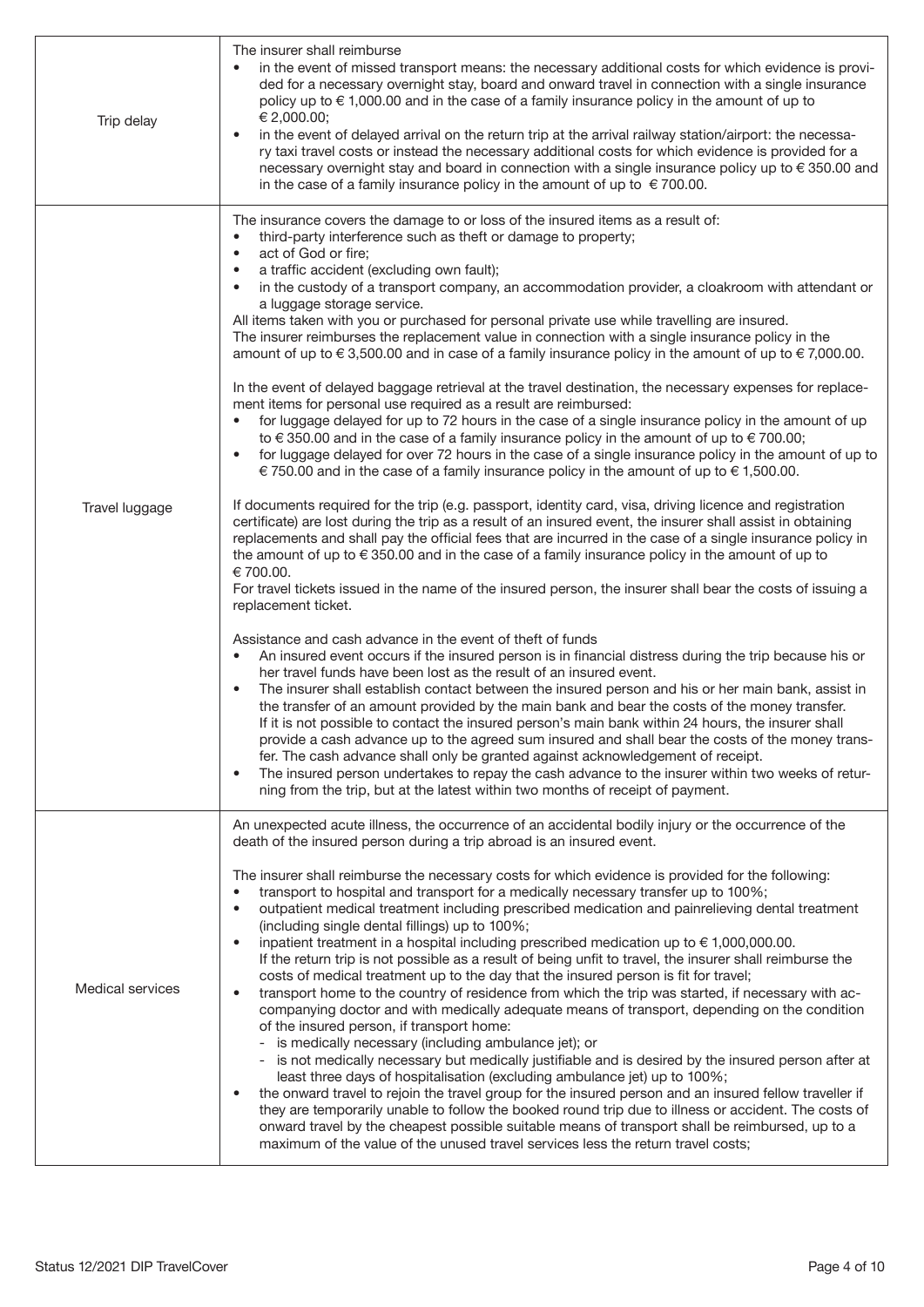| <b>Medical services</b>                                                        | the delayed return travel (travel and accommodation costs) of the insured person and an insured<br>$\bullet$<br>fellow traveller to the country of residence from which the trip was started, if they have had to<br>extend the booked stay as a result of illness or accident of the insured person. The additional ac-<br>commodation costs incurred are reimbursed based on the quality of the stay that was booked. The<br>additional costs of the return travel by the cheapest possible suitable means of transport incurred<br>as a result of it not being possible or being only partially possible to use booked return flight tickets<br>or other travel tickets shall be reimbursed:<br>a visit to the patient if the hospital stay abroad lasts for more than five days. The insurer shall or-<br>$\bullet$<br>ganise travel to and from the place of hospitalisation for a close friend or relative of insured person<br>who is not travelling with him/her and shall pay the costs of the cheapest possible suitable means<br>of transport up to 100% and standard local mid-range accommodation up to €1,500.00;<br>medically urgent transport of medication and serum from the nearest depot up to 100%;<br>$\bullet$<br>the trip of a person appointed by the insured person to the place of stay and back to the place of<br>$\bullet$<br>residence of the insured person if, as a result of an insured event, the insured person requires a<br>carer to take their accompanying minor children back home up to $\in$ 4,000.00;<br>the repatriation of deceased persons in the standard way to the country of residence from which<br>$\bullet$<br>the trip was made, or instead for burial at the place of the event (up to a maximum of the cost of<br>repatriation in the standard way) up to 100%;<br>in the event of transport to hospital, transport for transfer, transport home and return travel: the<br>$\bullet$<br>necessary costs for which evidence is provided to transport the luggage carried by the insured<br>person and the insured fellow traveller up to 100%.<br>For insured events that occur in the home country, the insurer shall reimburse the costs for which evi-<br>dence is provided up to the agreed sum insured (for abroad) for the following:<br>transport for a domestic transfer by ambulance to the hospital nearest to the insured person's main<br>place of residence up to 100%, provided that the hospital where the insured person is treated is at<br>least 50 km and no more than 1,000 km from the insured person's place of residence, a hospital<br>stay of more than five days is expected and the attending doctors agree to a transfer;<br>a visit to the patient if the hospital stay lasts for more than five days and there is no domestic<br>transfer. The insurer shall organise travel to and from the place of hospitalisation back to the place<br>of residence for a close friend or relative of insured person who is not travelling with him/her and<br>shall pay the costs of the cheapest possible suitable means of transport up to 100% and the costs<br>of local accommodation up to $\in$ 4,000.00. |
|--------------------------------------------------------------------------------|--------------------------------------------------------------------------------------------------------------------------------------------------------------------------------------------------------------------------------------------------------------------------------------------------------------------------------------------------------------------------------------------------------------------------------------------------------------------------------------------------------------------------------------------------------------------------------------------------------------------------------------------------------------------------------------------------------------------------------------------------------------------------------------------------------------------------------------------------------------------------------------------------------------------------------------------------------------------------------------------------------------------------------------------------------------------------------------------------------------------------------------------------------------------------------------------------------------------------------------------------------------------------------------------------------------------------------------------------------------------------------------------------------------------------------------------------------------------------------------------------------------------------------------------------------------------------------------------------------------------------------------------------------------------------------------------------------------------------------------------------------------------------------------------------------------------------------------------------------------------------------------------------------------------------------------------------------------------------------------------------------------------------------------------------------------------------------------------------------------------------------------------------------------------------------------------------------------------------------------------------------------------------------------------------------------------------------------------------------------------------------------------------------------------------------------------------------------------------------------------------------------------------------------------------------------------------------------------------------------------------------------------------------------------------------------------------------------------------------------------------------------------------------------------------------------------------------------------------------------------------------------------------------------------------------------------------------------------------------------------------------------------------------------------------------------------------------------------------------------------------------------------------------------------------------------------|
| Search and rescue                                                              | the transfer of deceased persons within their home country in the standard way up to 100%.<br>The insured person must be rescued because he or she has suffered an accident on difficult terrain,<br>is in distress in the mountains or at sea, or there was a reasonable expectation of one of the above<br>situations.<br>The insurer shall reimburse up to $\in$ 80,000.00 the costs for which evidence is provided of searching for<br>and rescuing the insured person to the nearest road suitable for driving or, if medically necessary, the<br>costs of direct transport from the place of the accident to the nearest hospital.                                                                                                                                                                                                                                                                                                                                                                                                                                                                                                                                                                                                                                                                                                                                                                                                                                                                                                                                                                                                                                                                                                                                                                                                                                                                                                                                                                                                                                                                                                                                                                                                                                                                                                                                                                                                                                                                                                                                                                                                                                                                                                                                                                                                                                                                                                                                                                                                                                                                                                                                                   |
| Personal liability cover                                                       | An event that causes loss or damage during the trip as a result of which the insured person as a private<br>person incurs or could incur an obligation to pay compensation is an insured event. Several loss events<br>based on the same or similar cause shall be treated as a single insured event.<br>If an insured event occurs, the insurer shall be liable up to $\epsilon$ 500,000.00 for<br>the insured person's obligations to pay compensation that arise as a result of damage to property<br>and/or personal injury, as well as the pecuniary loss that arises as a result, on the basis of statutory<br>liability provisions (hereinafter referred to as the "obligation to pay compensation"). The insurance<br>does not cover loss or damage that is not attributable to personal injury or property damage (pure<br>financial loss).<br>the costs of establishing and defending a claim for compensation asserted by a third party.                                                                                                                                                                                                                                                                                                                                                                                                                                                                                                                                                                                                                                                                                                                                                                                                                                                                                                                                                                                                                                                                                                                                                                                                                                                                                                                                                                                                                                                                                                                                                                                                                                                                                                                                                                                                                                                                                                                                                                                                                                                                                                                                                                                                                                        |
| Assistance in the event of<br>imprisonment or threat of<br>imprisonment abroad | An insured event occurs if the insured person is threatened with imprisonment or is arrested abroad.<br>The insurer shall assist in providing a lawyer and an interpreter.<br>The insurer shall also provide<br>a cash advance up to €3,000.00 for a lawyer,<br>$\bullet$<br>up to € 13,000.00 for bail.<br>$\bullet$<br>The insured person undertakes to repay the cash advance to the insurer within two weeks of returning<br>from the trip, but at the latest within two months of receipt of payment.                                                                                                                                                                                                                                                                                                                                                                                                                                                                                                                                                                                                                                                                                                                                                                                                                                                                                                                                                                                                                                                                                                                                                                                                                                                                                                                                                                                                                                                                                                                                                                                                                                                                                                                                                                                                                                                                                                                                                                                                                                                                                                                                                                                                                                                                                                                                                                                                                                                                                                                                                                                                                                                                                 |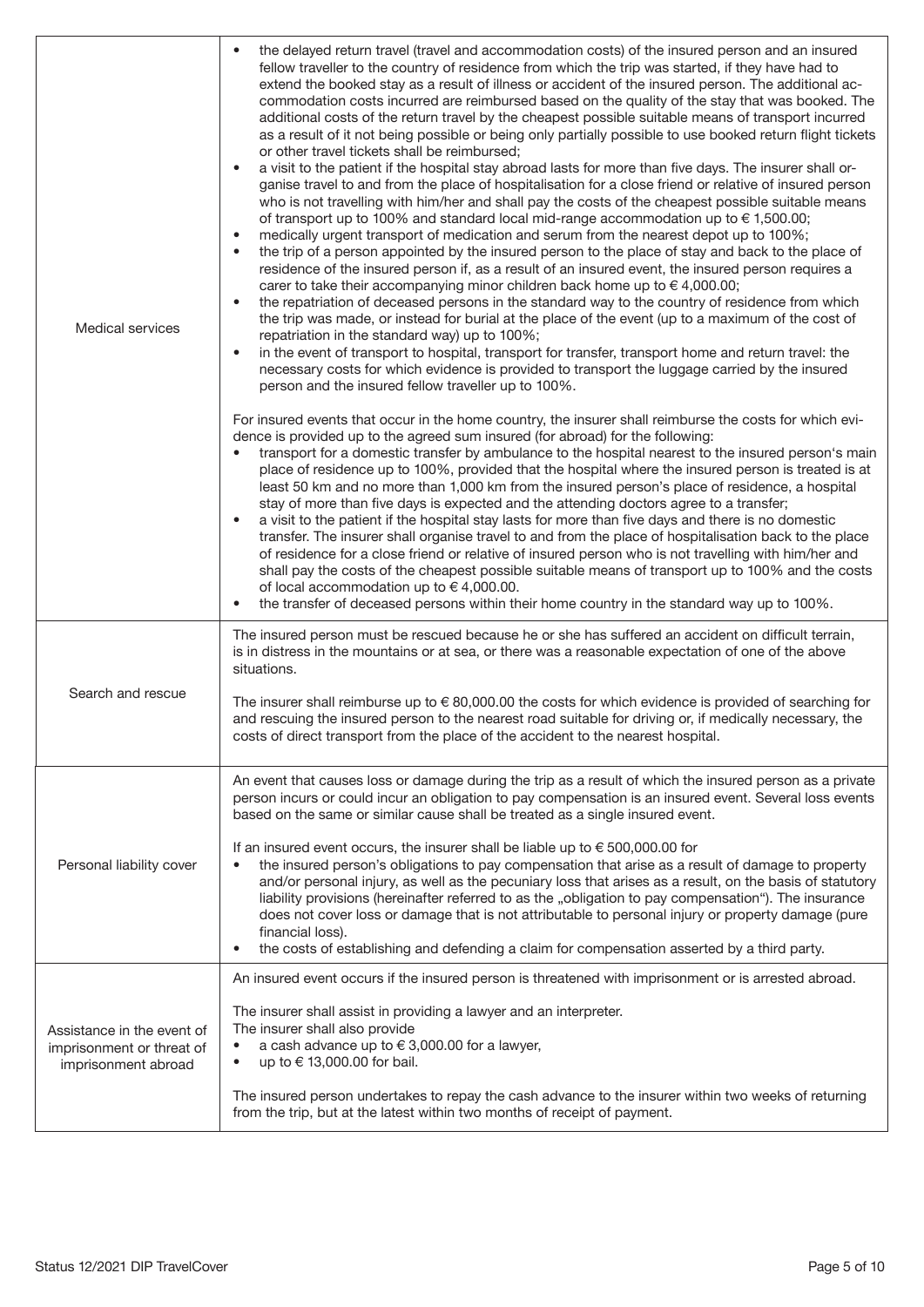

# What is not insured?

| General          | No insurance cover is provided for events that<br>are caused intentionally or with gross negligence by the insured person;<br>$\bullet$<br>for personal travel liability insurance, there is only no insurance cover if the insured person intentio-<br>nally caused the event to occur for which he/she is responsible to the third party;<br>occur when participating in naval, military or air force services or operations;<br>$\bullet$<br>are caused by any exposure to nuclear, biological or chemical weapons (NBC weapons);<br>$\bullet$<br>are related to war, civil war, war-like conditions or civil unrest. If the insured person is caught up<br>$\bullet$<br>unexpectedly in such events during the insured trip, insurance cover is provided until the earliest<br>possible departure. Under all circumstances, however, no insurance cover is provided for active<br>participation in war, civil war, warlike conditions and civil unrest;<br>occur on trips undertaken despite a travel warning. Travel warnings are all travel warnings (for<br>$\bullet$<br>an entire country) and partial travel warnings (for a specific area) issued by the Austrian Foreign<br>Ministry. For travel warnings due to epidemics or pandemics, the exclusion only applies to events<br>that are directly and causally related to the travel warnings. If a travel warning is issued during the<br>insured trip that recommends urgent departure, insurance cover is provided until the earliest possi-<br>ble departure;<br>occur in the event of the insured person attempting or committing intentional acts that are punisha-<br>$\bullet$<br>ble by law;<br>are caused by strike action;<br>$\bullet$<br>are caused by suicide or attempted suicide of the insured person;<br>$\bullet$<br>occur when travelling in undeveloped or unexplored areas and at an altitude above 6000m;<br>٠<br>are caused by the influence of ionising radiation within the meaning of the Austrian Radiation<br>$\bullet$<br>Protection Act or by nuclear energy;<br>are suffered by the insured person as a result of a significant impairment of his or her mental and<br>$\bullet$<br>physical condition due to alcohol, addictive poisons or medication;<br>are caused while driving a motor vehicle if the driver does not possess the applicable motor vehicle<br>$\bullet$<br>licence that would be required to drive this motor vehicle in the country of the event; this also ap-<br>plies if such a vehicle is not being driven on roads with public traffic;<br>occur during use of aircraft (e.g. motorised aircraft, gliders, hang-gliders, free balloons), except for<br>$\bullet$<br>use of parachutes and paragliders or as a passenger in a motorised aircraft for which a passenger<br>transport permit has been issued. A passenger is defined as a person who has no causal connec-<br>tion with the operation of the aircraft, is not a crew member and does not exercise a professional<br>activity by means of the aircraft;<br>arise from participation as a driver, co-driver or passenger of a motor vehicle in driving events<br>$\bullet$<br>(including the associated training and qualification drives), where the aim is to cover a specified dis-<br>tance as quickly as possible or to overcome obstacles or difficult terrain, or driving on race tracks;<br>occur when participating in professional sport including training;<br>$\bullet$<br>occur when participating in state, national or international sports competitions, as well as in official<br>$\bullet$<br>training for such events;<br>arise during dives if the insured person does not hold an internationally valid authorisation for the<br>depth in question, except when participating in a diving course with an authorised diving instructor.<br>In any circumstances, there is no insurance cover for dives at a depth of more than 40m;<br>arise as a result of the exercise of a manual activity in the course of business by the insured<br>$\bullet$<br>person. Ordinary activities in the context of staying as an au pair and in the hospitality and hotel<br>industry are insured.<br>Insofar as the policyholder or the insured person is a sanctioned person, a sanctioned company<br>$\bullet$<br>or a sanctioned organisation that is included on a sanction list of the United Nations, the European<br>Union, the United States of America or the Republic of Austria, and to the extent of the sanction,<br>no insurance cover shall be granted for them, no payment shall be made and no benefit shall be<br>provided that is directly or indirectly due to them.<br>In addition to the General Exclusions, there is no insurance cover if the reason for trip curtailment had |
|------------------|------------------------------------------------------------------------------------------------------------------------------------------------------------------------------------------------------------------------------------------------------------------------------------------------------------------------------------------------------------------------------------------------------------------------------------------------------------------------------------------------------------------------------------------------------------------------------------------------------------------------------------------------------------------------------------------------------------------------------------------------------------------------------------------------------------------------------------------------------------------------------------------------------------------------------------------------------------------------------------------------------------------------------------------------------------------------------------------------------------------------------------------------------------------------------------------------------------------------------------------------------------------------------------------------------------------------------------------------------------------------------------------------------------------------------------------------------------------------------------------------------------------------------------------------------------------------------------------------------------------------------------------------------------------------------------------------------------------------------------------------------------------------------------------------------------------------------------------------------------------------------------------------------------------------------------------------------------------------------------------------------------------------------------------------------------------------------------------------------------------------------------------------------------------------------------------------------------------------------------------------------------------------------------------------------------------------------------------------------------------------------------------------------------------------------------------------------------------------------------------------------------------------------------------------------------------------------------------------------------------------------------------------------------------------------------------------------------------------------------------------------------------------------------------------------------------------------------------------------------------------------------------------------------------------------------------------------------------------------------------------------------------------------------------------------------------------------------------------------------------------------------------------------------------------------------------------------------------------------------------------------------------------------------------------------------------------------------------------------------------------------------------------------------------------------------------------------------------------------------------------------------------------------------------------------------------------------------------------------------------------------------------------------------------------------------------------------------------------------------------------------------------------------------------------------------------------------------------------------------------------------------------------------------------------------------------------------------------------------------------------------------------------------------------------------------------------------------------------------------------------------------------------------------------------------------------------------------------------------------------------------------------------------------------------------------------------------------------------------------------------------------------------------------------------------------------------------------------------------------------------------------------------------------------------------------------------------------------------------------------------------------------------------------------------------------------------------------------------------------------------------------------------------------------------|
| Trip curtailment | already occurred or was foreseeable at the start of the trip.                                                                                                                                                                                                                                                                                                                                                                                                                                                                                                                                                                                                                                                                                                                                                                                                                                                                                                                                                                                                                                                                                                                                                                                                                                                                                                                                                                                                                                                                                                                                                                                                                                                                                                                                                                                                                                                                                                                                                                                                                                                                                                                                                                                                                                                                                                                                                                                                                                                                                                                                                                                                                                                                                                                                                                                                                                                                                                                                                                                                                                                                                                                                                                                                                                                                                                                                                                                                                                                                                                                                                                                                                                                                                                                                                                                                                                                                                                                                                                                                                                                                                                                                                                                                                                                                                                                                                                                                                                                                                                                                                                                                                                                                                                                                  |
| Trip delay       | In addition to the General Exclusions, no insurance cover is provided in the event of natural disasters,<br>airspace closures, airport closures, road closures, traffic jams, flight delays with through tickets and<br>failure to comply with the minimum connecting times.                                                                                                                                                                                                                                                                                                                                                                                                                                                                                                                                                                                                                                                                                                                                                                                                                                                                                                                                                                                                                                                                                                                                                                                                                                                                                                                                                                                                                                                                                                                                                                                                                                                                                                                                                                                                                                                                                                                                                                                                                                                                                                                                                                                                                                                                                                                                                                                                                                                                                                                                                                                                                                                                                                                                                                                                                                                                                                                                                                                                                                                                                                                                                                                                                                                                                                                                                                                                                                                                                                                                                                                                                                                                                                                                                                                                                                                                                                                                                                                                                                                                                                                                                                                                                                                                                                                                                                                                                                                                                                                   |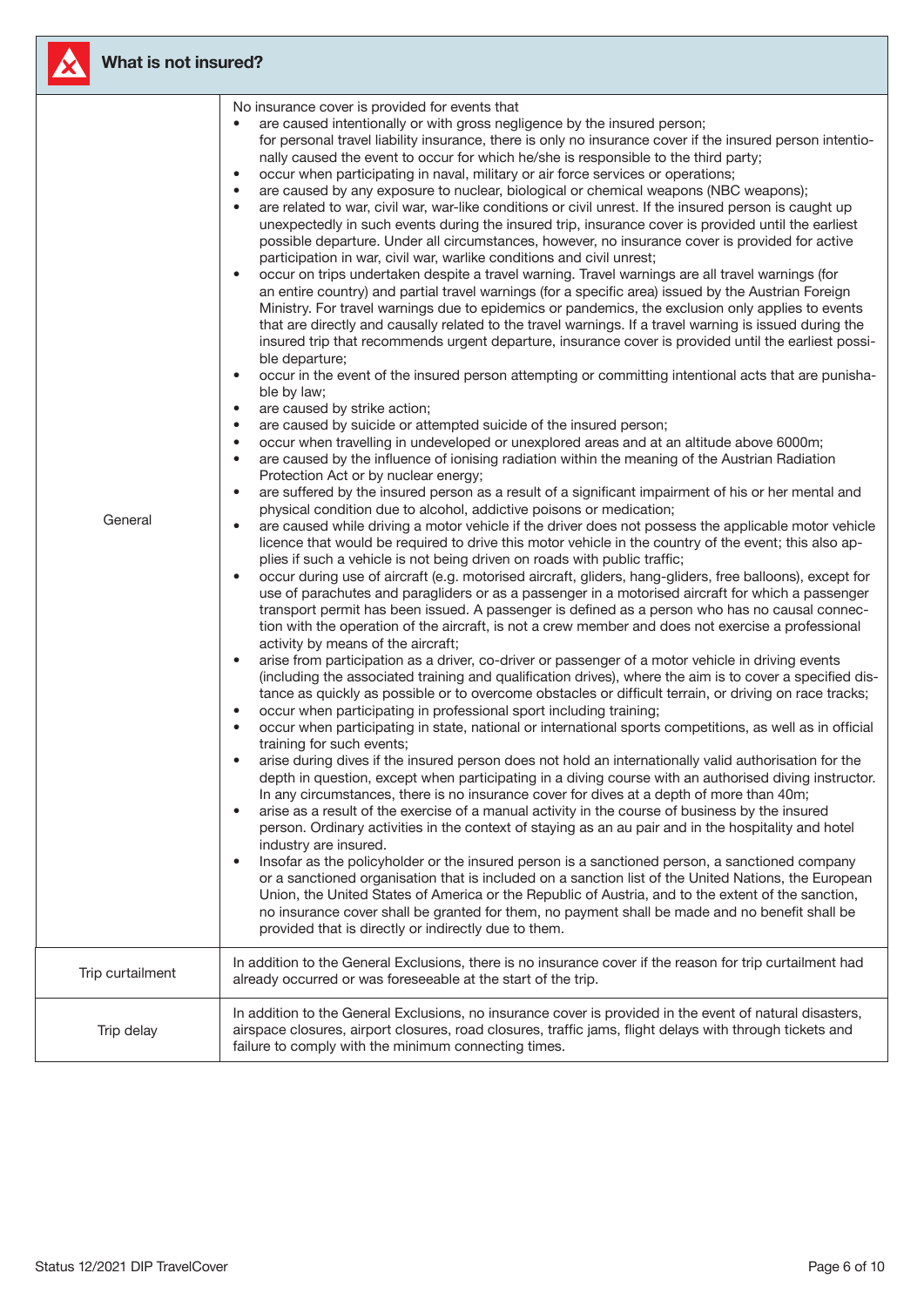| Travel luggage           | In addition to the General Exclusions, there is no insurance cover:<br>for cheques, debit and credit cards, securities, tickets, deeds and documents of any kind; animals,<br>antiques and objects with a primarily artistic or collector's value;<br>for land, air and water vehicles with internal combustion engines or for which official approval is<br>$\bullet$<br>required, hang-gliders, paragliders, kites, iceboats, sailing boats; their accessories, spare parts and<br>special equipment are also not insured;<br>for items that ordinarily are only for professional purposes;<br>$\bullet$<br>for weapons including accessories.<br>$\bullet$<br>for unattended, parked motor vehicles (trailers) for technical equipment of any kind including ac-<br>$\bullet$<br>cessories (e.g. photographic, film and video equipment, laptops, tablets, optical devices, consumer<br>electronics, mobile phones, navigation devices), musical instruments, sports equipment, bicycles,<br>cash, jewellery, watches and furs;<br>and no insurance cover is provided for loss that:<br>arises as a result of natural or defective condition, wear and tear, defective packaging or defective<br>$\bullet$<br>closure of the insured items;<br>is caused through own fault, forgetting, leaving behind, losing, misplacing, dropping, leaving<br>$\bullet$<br>unattended, inadequate storage or inadequate supervision of storage;<br>arises in the insured objects (sports equipment, musical instruments, etc.) during their use;<br>$\bullet$<br>is a consequence of insured events (e.g. costs of changing lock in the event of theft of a key).<br>$\bullet$                                                                                                                                                                                                                                                                                                                                                                                                                                                                                                                                                                                                                                                                                                                                                                                                                                       |
|--------------------------|------------------------------------------------------------------------------------------------------------------------------------------------------------------------------------------------------------------------------------------------------------------------------------------------------------------------------------------------------------------------------------------------------------------------------------------------------------------------------------------------------------------------------------------------------------------------------------------------------------------------------------------------------------------------------------------------------------------------------------------------------------------------------------------------------------------------------------------------------------------------------------------------------------------------------------------------------------------------------------------------------------------------------------------------------------------------------------------------------------------------------------------------------------------------------------------------------------------------------------------------------------------------------------------------------------------------------------------------------------------------------------------------------------------------------------------------------------------------------------------------------------------------------------------------------------------------------------------------------------------------------------------------------------------------------------------------------------------------------------------------------------------------------------------------------------------------------------------------------------------------------------------------------------------------------------------------------------------------------------------------------------------------------------------------------------------------------------------------------------------------------------------------------------------------------------------------------------------------------------------------------------------------------------------------------------------------------------------------------------------------------------------------------------------------------------------------------------------------------------------------------------|
| <b>Medical services</b>  | In addition to the General Exclusions, there is no insurance cover the following:<br>use of local cures (spa treatments), rehabilitation stays and physiotherapies;<br>$\bullet$<br>restorative or prosthetic dental treatments;<br>$\bullet$<br>provision of medical aids (e.g. visual and hearing aids, dental braces, inserts and prostheses of any<br>$\bullet$<br>kind);<br>termination of pregnancy, as well as pregnancy complications and deliveries after the 35th week of<br>$\bullet$<br>pregnancy;<br>preventive vaccinations, medical reports and doctor's certificates;<br>$\bullet$<br>special hospital services such as a single room, telephone, TV, rooming-in, etc;<br>$\bullet$<br>cosmetic treatments;<br>$\bullet$<br>physical injury in the case of treatments and interventions which the insured person carries out or<br>$\bullet$<br>has carried out on his/her body, insofar as an insured event was not the reason for such treatment<br>or intervention.                                                                                                                                                                                                                                                                                                                                                                                                                                                                                                                                                                                                                                                                                                                                                                                                                                                                                                                                                                                                                                                                                                                                                                                                                                                                                                                                                                                                                                                                                                                     |
| Personal liability cover | In addition to the General Exclusions, the insurance does not cover for the following:<br>obligations to pay compensation arising from loss or damage caused by the insured person or<br>persons acting on his or her behalf by keeping or using the following:<br>aircraft or aircraft equipment;<br>ground vehicles (or their trailers) which are operated with an internal combustion engine or which<br>carry an official registration number or would be required to carry such a number according to<br>the provisions in force in Austria;<br>watercraft for which a driver's licence (boat licence or navigation licence) is required in the<br>country of use.<br>the insured person's obligations to pay compensation that arise from risks associated with a<br>$\bullet$<br>business, professional or commercial activity;<br>claims in excess of the amount under the statutory obligation to pay compensation that are based<br>$\bullet$<br>on a contract or a specific undertaking;<br>the performance of contracts and the compensation to be paid in lieu of performance;<br>$\bullet$<br>damage/loss inflicted on the insured person himself/herself or to his/her relatives (spouse, direct<br>$\bullet$<br>relatives in the ascending and descending line, parents-in-law, adoptive parents and step-parents,<br>siblings living in the same household; non-marital cohabitation is equivalent to marital cohabitation<br>in terms of effect);<br>damage/loss due to pollution or disturbance of the environment;<br>$\bullet$<br>damage/loss related to a mental illness of the insured person;<br>$\bullet$<br>punitive compensation in excess of the damage that has been incurred.<br>$\bullet$<br>The insurance does not cover obligations to pay compensation for the following:<br>$\bullet$<br>- damage to property that is borrowed, rented, leased, rented or taken into custody by the insured<br>person or the persons acting on his or her behalf (except for rented residential premises see<br>above). The exclusion also applies to the loss or misplacement of physical property;<br>damage to property that is caused on or with such property during or as a result of its use,<br>transport, processing or other activity;<br>damage to property that is caused by the gradual emission or gradual action of temperature,<br>gases, vapours, liquids, moisture or non-atmospheric precipitation, nuclear events and contami-<br>nation by radioactive substances. |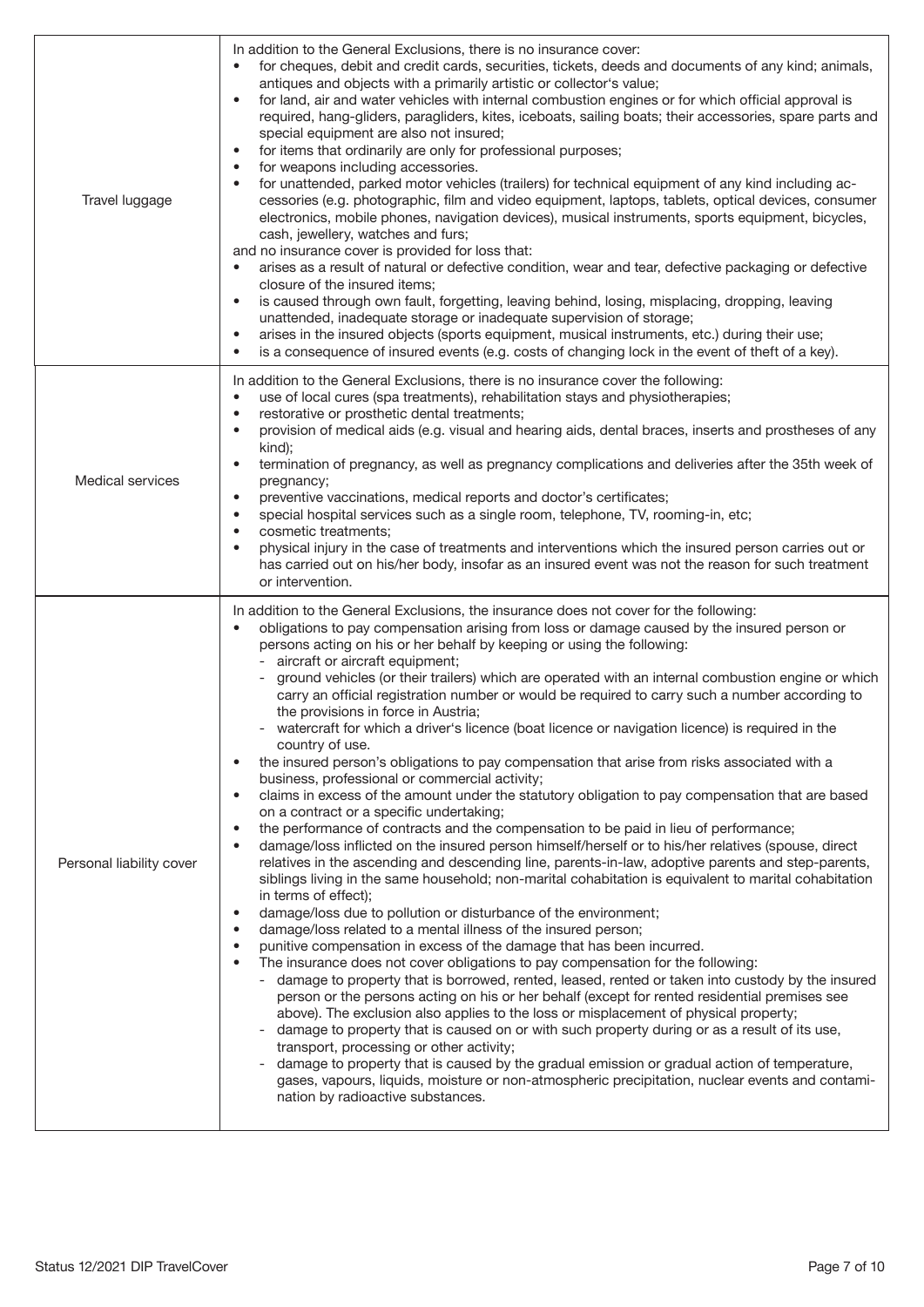

# Are there any limitations of cover?

| General                  | The sums insured stated in the schedule of benefits of the insurance policy limit the insurer's liability for<br>all insured events before and during a trip.<br>For the family tariff, the sum insured stated in the schedule of benefits of the insurance policy applies<br>jointly to all insured persons.                                                                                                                                                                                                                                                                                                                                                                                                |
|--------------------------|--------------------------------------------------------------------------------------------------------------------------------------------------------------------------------------------------------------------------------------------------------------------------------------------------------------------------------------------------------------------------------------------------------------------------------------------------------------------------------------------------------------------------------------------------------------------------------------------------------------------------------------------------------------------------------------------------------------|
| Travel luggage           | Limitations of cover exist for the following:<br>for cash, jewellery, watches, furs, technical devices, musical instruments, sports equipment and<br>bicycles;<br>for items left on top or inside of unattended vehicles and while camping;<br>$\bullet$<br>for items later than 2 years after purchase, the insurer reimburses the current market value.<br>$\bullet$                                                                                                                                                                                                                                                                                                                                       |
| Medical services         | Limitations of cover exist for the following:<br>provided that social insurance exists and the claims are not asserted: 20% excess applies to treat-<br>ment costs as well as costs of transport to the hospital and transfer costs;<br>maximum cover of up to $\epsilon$ 500,000.00 if an existing illness is unexpectedly becoming medically<br>$\bullet$<br>acute;<br>diving only with valid authorisation and to a depth of not more than 40m;<br>$\bullet$<br>mountaineering up to 6000m sea level;<br>$\bullet$<br>use of air vehicles only as passenger on a power-driven aircraft, which are authorised to carry out<br>$\bullet$<br>passenger transportation services, parachuting and paragliding. |
| Personal liability cover | Damage to rented property (incl. inventory) will be replaced up to $\in$ 25,000.00.                                                                                                                                                                                                                                                                                                                                                                                                                                                                                                                                                                                                                          |

|                                                                   | What are my obligations? What are the insurer's obligations?                                                                                                                                                                                                                                                                                                                                                                                                                                                                                                                                                                                                                                                                                                                                                                                                                                                                                                                                                                                                                                                                                                                                                                                                                                                                                                                                                                                                                                                                                                                                                                                                                                                                                                                                                                                                                                                                                                                                                                                                                                                                                                                                                                                                                                                                                                                                                                                                                                                |
|-------------------------------------------------------------------|-------------------------------------------------------------------------------------------------------------------------------------------------------------------------------------------------------------------------------------------------------------------------------------------------------------------------------------------------------------------------------------------------------------------------------------------------------------------------------------------------------------------------------------------------------------------------------------------------------------------------------------------------------------------------------------------------------------------------------------------------------------------------------------------------------------------------------------------------------------------------------------------------------------------------------------------------------------------------------------------------------------------------------------------------------------------------------------------------------------------------------------------------------------------------------------------------------------------------------------------------------------------------------------------------------------------------------------------------------------------------------------------------------------------------------------------------------------------------------------------------------------------------------------------------------------------------------------------------------------------------------------------------------------------------------------------------------------------------------------------------------------------------------------------------------------------------------------------------------------------------------------------------------------------------------------------------------------------------------------------------------------------------------------------------------------------------------------------------------------------------------------------------------------------------------------------------------------------------------------------------------------------------------------------------------------------------------------------------------------------------------------------------------------------------------------------------------------------------------------------------------------|
| Obligations of the insured<br>person / General                    | The following are defined as obligations, the breach of which will result in the insurer being released<br>from liability in accordance with the conditions and limitations of Section 6(3) of the Austrian Insurance<br>Contract Act (VersVG):<br>The policyholder or the insured person must:<br>notify the insurer of the occurrence of the insured event as soon as possible after he or she<br>$\bullet$<br>becomes aware of it and must provide the insurer with comprehensive information about the event<br>and the extent of the loss;<br>as far as possible, must help to establish the facts of the claim, must provide the insurer with all<br>$\bullet$<br>required information truthfully and must allow any reasonable investigation into the cause and the<br>extent of the insurer's liability;<br>as far as reasonable according to the circumstances in the individual case:<br>$\bullet$<br>hand over to the insurer any evidence proving the cause and amount of liability (such as cancel-<br>lation cost statements, booking confirmations, police records, airline confirmations, doctor's and<br>hospital certificates, invoices, etc.). Original receipts must be handed over to the insurer at the<br>insurer's request, where the insurer reimburses the loss;<br>in the event of illness or accident, have a corresponding certificate issued by the attending doctor<br>(in the event of trip curtailment, by the local doctor);<br>damage/loss that has occurred in the custody of a transport company or accommodation<br>provider must be reported to the insurer as soon as possible after discovery and an official writ-<br>ten statement of such must be requested;<br>damage/loss caused by criminal acts must be reported to the local police force as soon as possi-<br>ble, giving a precise account of the facts and stating the extent of the damage/loss and an official<br>written statement of such must be requested.<br>The following is defined as an obligation, the breach of which will result in the insurer being released<br>from liability in accordance with the conditions and limitations of Section $6(1)$ of the Austrian Insurance<br>Contract Act (VersVG):<br>If the insured person is a US citizen or permanent legal US resident and travels to Cuba, he or she must<br>prove that he or she has complied with all US regulations that apply to this trip, otherwise no insurance<br>benefits or payments can be provided by the insurer. |
| defined:                                                          | In addition to the general obligations, the breach of which will result in the insurer being released from liability in accordance with the<br>conditions and limitations of Section 6(3) of the Austrian Insurance Contract Act (VersVG), the following specific obligations are also                                                                                                                                                                                                                                                                                                                                                                                                                                                                                                                                                                                                                                                                                                                                                                                                                                                                                                                                                                                                                                                                                                                                                                                                                                                                                                                                                                                                                                                                                                                                                                                                                                                                                                                                                                                                                                                                                                                                                                                                                                                                                                                                                                                                                      |
| Obligations of the insured<br>person / Medical services<br>abroad | If in-patient, day-care or repeated out-patient treatment, transport home, repatriation of deceased per-<br>sons or funerals at the place of the event become necessary, the insurer's 24-hour emergency number<br>must be contacted as soon as possible to obtain any instructions from the insurer.                                                                                                                                                                                                                                                                                                                                                                                                                                                                                                                                                                                                                                                                                                                                                                                                                                                                                                                                                                                                                                                                                                                                                                                                                                                                                                                                                                                                                                                                                                                                                                                                                                                                                                                                                                                                                                                                                                                                                                                                                                                                                                                                                                                                       |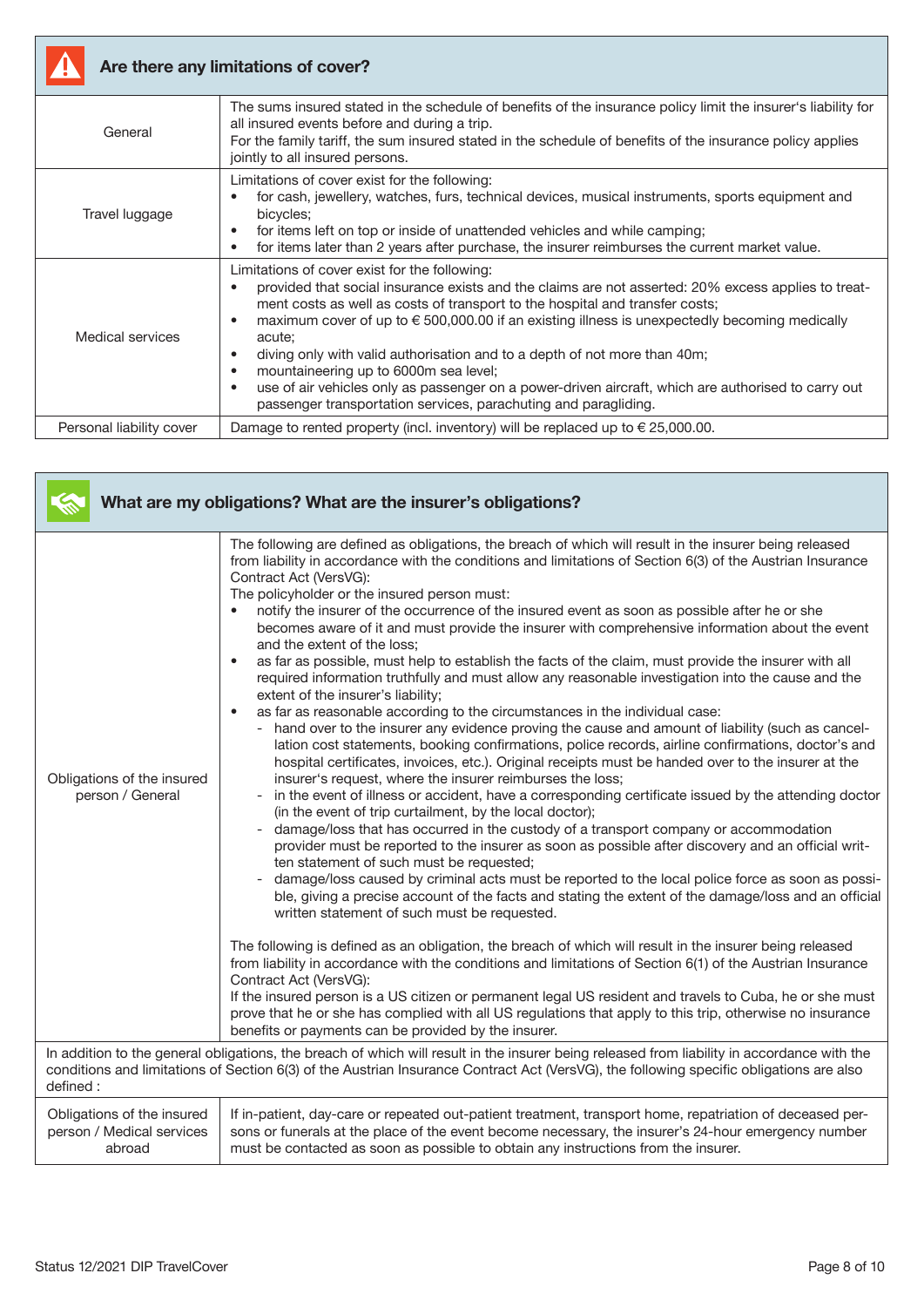|                                                           | The policyholder or the insured person must notify the insurer as soon as possible of the following:<br>the assertion of a claim for compensation;                           |
|-----------------------------------------------------------|------------------------------------------------------------------------------------------------------------------------------------------------------------------------------|
| Obligations of the insured<br>person / Personal liability | the service of a penal order and the initiation of criminal, administrative criminal or disciplinary pro-<br>ceedings against the policyholder or the insured person;        |
| cover                                                     | all measures taken by third parties to enforce claims for compensation in court.                                                                                             |
|                                                           | The policyholder or the insured person are not entitled to acknowledge or settle a claim for compensati-<br>on in whole or in part without the prior consent of the insurer. |
|                                                           |                                                                                                                                                                              |

| Insurer's obligations | The payment in settlement of the claim is due on completion of the investigations necessary to identify<br>the insured event and the extent of the insurer's liability. However, it shall in any case be due for payment<br>if the policyholder requests an explanation from the insurer after two months have passed since the<br>request for a payment regarding the reasons why it has not yet been possible to complete the investiga-<br>tions and the insurer does not comply with this request within one month.<br>If it is only established that the insurer's liability is well founded, the beneficiary may demand advance<br>payments up to the minimum amount that the insurer must pay, depending on the circumstances of the<br>case. |
|-----------------------|------------------------------------------------------------------------------------------------------------------------------------------------------------------------------------------------------------------------------------------------------------------------------------------------------------------------------------------------------------------------------------------------------------------------------------------------------------------------------------------------------------------------------------------------------------------------------------------------------------------------------------------------------------------------------------------------------------------------------------------------------|
|-----------------------|------------------------------------------------------------------------------------------------------------------------------------------------------------------------------------------------------------------------------------------------------------------------------------------------------------------------------------------------------------------------------------------------------------------------------------------------------------------------------------------------------------------------------------------------------------------------------------------------------------------------------------------------------------------------------------------------------------------------------------------------------|

| When and how do I pay? |                                                                                                                                                   |
|------------------------|---------------------------------------------------------------------------------------------------------------------------------------------------|
| Premium                | The premium is an advance premium and is payable immediately after taking out the insurance.<br>The premium includes the statutory insurance tax. |
| Repayments             | In the event of cancellation of the contract.                                                                                                     |

| When does the cover begin and end? |                                                                                                                                                                                                                                                                                         |
|------------------------------------|-----------------------------------------------------------------------------------------------------------------------------------------------------------------------------------------------------------------------------------------------------------------------------------------|
| Period                             | The insurance applies to a journey up to the selected duration of the trip.<br>Insurance cover is subject to payment of the premium.<br>Insurance cover is provided upon the commencement of the journey and ends upon returning to such<br>place or the prior expiry of the insurance. |
| Suspension                         | The insurance contract cannot be suspended.                                                                                                                                                                                                                                             |

| How can I end the contract?                |                                                                                                                                                                                                                                                                                                                                                                                                      |
|--------------------------------------------|------------------------------------------------------------------------------------------------------------------------------------------------------------------------------------------------------------------------------------------------------------------------------------------------------------------------------------------------------------------------------------------------------|
| Cancellation after signing<br>the contract | You can cancel your insurance contract without giving reasons within 14 days in writing.<br>The cancellation period starts when you are informed that the insurance contract has started, but not<br>before you have received the insurance policy and the terms of the policy, including the conditions on<br>how the premiums are set and changed and this information about your right to cancel. |
|                                            | Send your notice of cancellation to:<br>Europäische Reiseversicherung AG, Kratochwjlestraße 4, A-1220 Vienna, Austria<br>E-Mail: info@europaeische.at                                                                                                                                                                                                                                                |
|                                            | Consequences of cancellation:<br>If you effectively cancel the contract, your insurance cover will end and any amounts you have already<br>paid will be refunded to you. For any (provisional) cover, the insurer shall be entitled to the premium for<br>the period of (provisional) cover.                                                                                                         |
|                                            | Note in particular:                                                                                                                                                                                                                                                                                                                                                                                  |
|                                            | Your right to cancel expires at the latest one month after you have received the insurance policy with this<br>information about the right to cancel.                                                                                                                                                                                                                                                |
|                                            | You also no longer have a right to cancel if the contract has already been completely performed before<br>you have exercised your right to cancel.                                                                                                                                                                                                                                                   |
| Termination of the contract                | The contract shall end automatically at the end of the trip or earlier when the maximum insured trip<br>duration is reached.                                                                                                                                                                                                                                                                         |